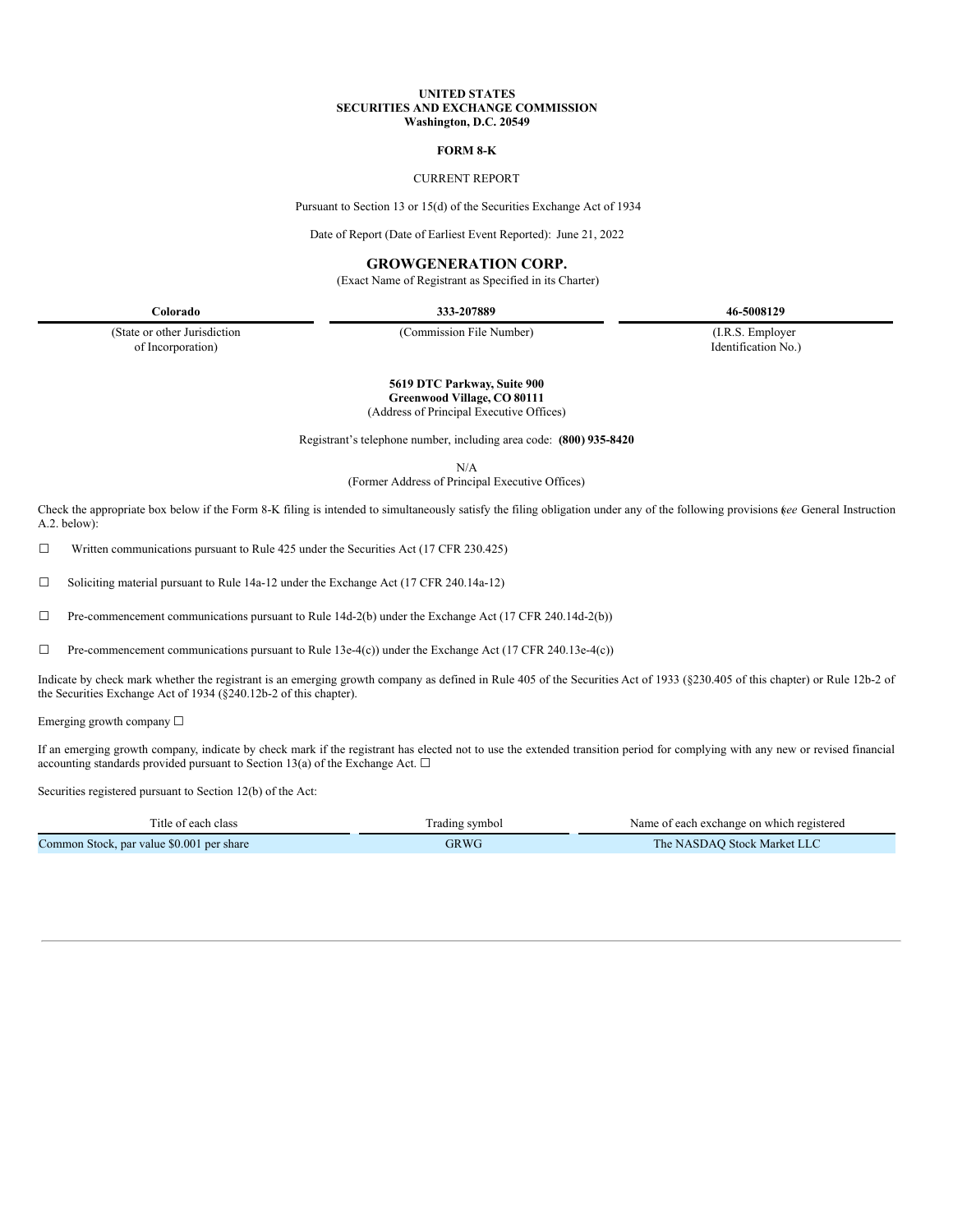### **Section 8 – Other Events**

#### **Item 8.01. Other Events**

On June 21, 2022, GrowGeneration Corp. (the "Company") published a press release regarding the opening of a new hydroponic garden center to serve the emerging Mississippi market, which will be the Company's 64th store nati

A copy of the press release is attached hereto as Exhibit 99.1. The information contained in this Current Report on Form 8-K (including the exhibit) is being furnished and shall not be deemed "filed" for the purposes of Se in such filing.

### **Section 9 – Financial Statements and Exhibits**

# **Item 9.01. Financial Statements and Exhibits**

### **(c) Exhibits**

| Exhibit No. | <b>Description</b>                                        |
|-------------|-----------------------------------------------------------|
| 99.1        | Press release dated June 21, 2022                         |
| 104         | Cover Page Interactive Data File, formatted XBRL Document |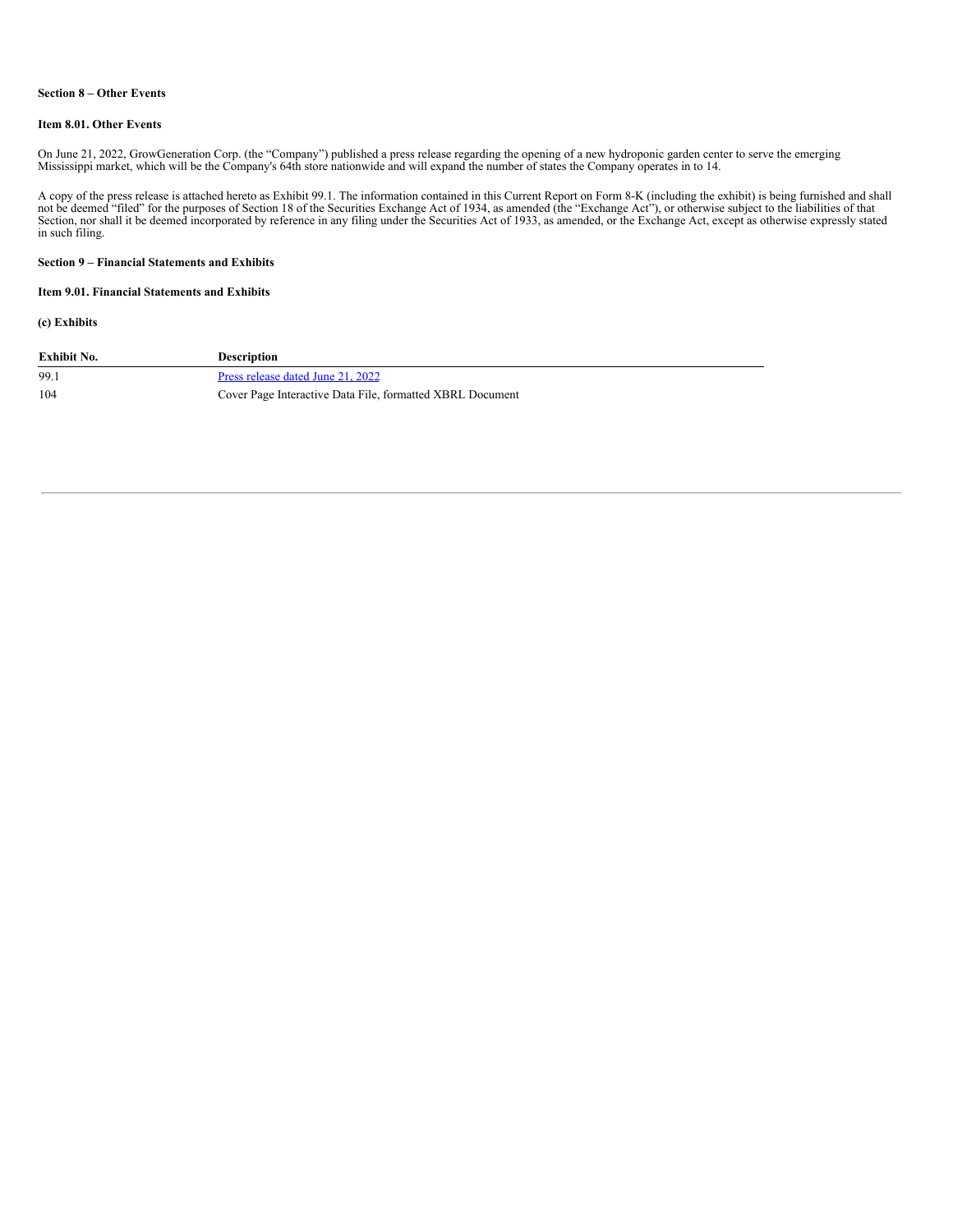# **SIGNATURES**

Pursuant to the requirements of the Securities Exchange Act of 1934, as amended, the Registrant has duly caused this report to be signed on its behalf by the undersigned thereunto duly authorized.

# Date: June 21, 2022 **GrowGeneration Corp.**

By: /s/ Darren Lampert

Name: Darren Lampert Title: Chief Executive Officer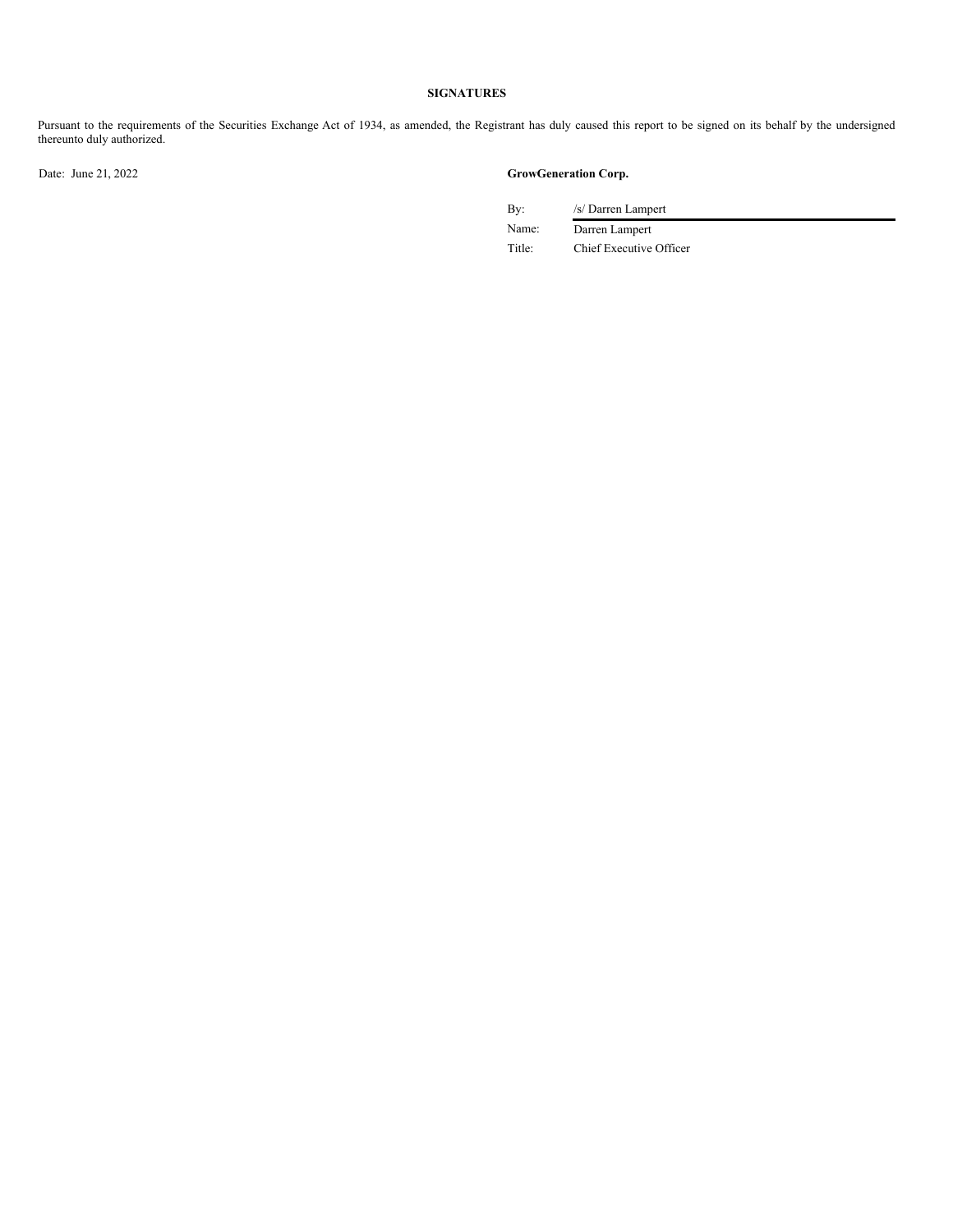<span id="page-3-0"></span>

**GrowGeneration Announces Jackson, Mississippi Store Opening June 27, 2022**

New Signed Leases in Virginia and Missouri Will Expand the Number of States to 16 GrowGen Will Operate In

**Denver, June 21, 2022** – GrowGeneration Corp. (NASDAQ: GRWG) ("GrowGen" or the "Company"), the nation's largest chain of specialty hydroponic and organic garden centers, today announced the opening of a new hydroponic garden center to serve the emerging Mississippi market. The new store at 4251 Industrial Drive in Jackson becomes the first in Mississippi, and the Company's 64th store nationwide and will expand the number of states the Company operates in to 14. The store will open on June 27, 2022. Additionally, the Company has signed two leases in North Chesterfield, Virginia and Hazelwood, Missouri. These stores are expected to be opened in the second half of 2022 and will expand the number of states GrowGen operates in to 16.

"This new 40,000 square foot store in Mississippi is the first of many GrowGen Hydroponic garden centers that will capture the important and emerging markets across the Southeast," said Darren Lampert, CEO of GrowGeneration. "Like Oklahoma, Mississippi allows for unlimited medical cultivation licenses making it an ideal market for GrowGen's one-stop shop that provides new and existing cultivators seed to harvest solutions, including turnkey facility design, cultivation room design, and on-site project consultation, as well as access to the Company's burgeoning line of successful private label products. Additionally, Mississippi and the Delta Region are emerging as a prime market to apply indoor controlled environment agriculture and vertical gardening to food agriculture. This new store continues GrowGen's tradition of having the largest selection, best service and grow professionals, to deliver solutions for all types of growers to become the leading hydroponics retailer in the states where it operates."

Continued Lampert, "These new store leases in Virginia and Missouri are the first of many the Company expects to announce that will increase our reach in new and emerging markets. These new stores will feature vertical farming demonstrations and educational support for new growers